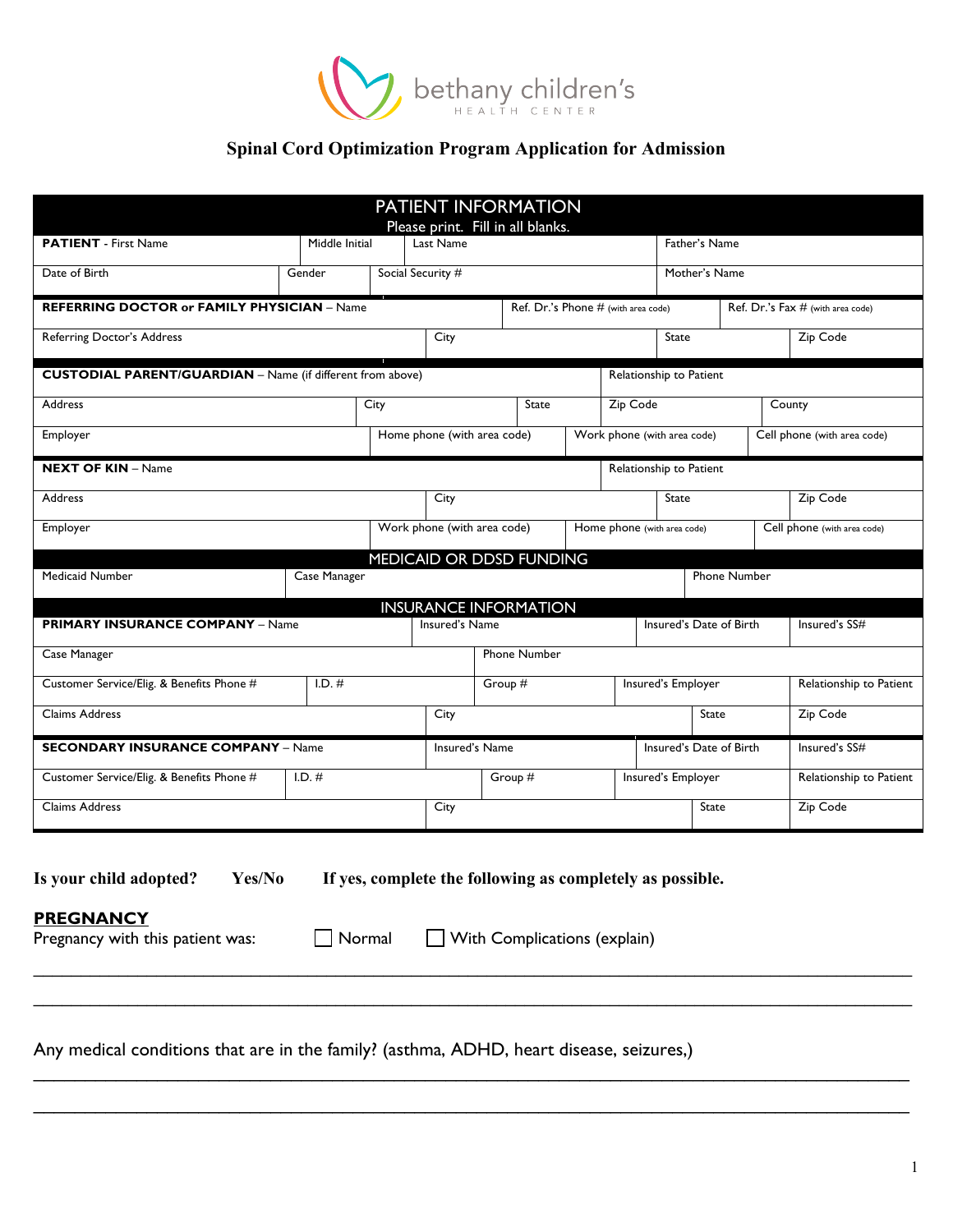Who is the primary caregiver for your child?

What are your main goals for an admission to the program?

### **MEDICAL HISTORY - ATTACH MOST RECENT HISTORY AND PHYSICAL (H&P) AND IMMUNIZATION RECORD**

 $\_$  , and the set of the set of the set of the set of the set of the set of the set of the set of the set of the set of the set of the set of the set of the set of the set of the set of the set of the set of the set of th

 $\_$  , and the set of the set of the set of the set of the set of the set of the set of the set of the set of the set of the set of the set of the set of the set of the set of the set of the set of the set of the set of th

 $\mathcal{L}_\mathcal{L} = \{ \mathcal{L}_\mathcal{L} = \{ \mathcal{L}_\mathcal{L} = \{ \mathcal{L}_\mathcal{L} = \{ \mathcal{L}_\mathcal{L} = \{ \mathcal{L}_\mathcal{L} = \{ \mathcal{L}_\mathcal{L} = \{ \mathcal{L}_\mathcal{L} = \{ \mathcal{L}_\mathcal{L} = \{ \mathcal{L}_\mathcal{L} = \{ \mathcal{L}_\mathcal{L} = \{ \mathcal{L}_\mathcal{L} = \{ \mathcal{L}_\mathcal{L} = \{ \mathcal{L}_\mathcal{L} = \{ \mathcal{L}_\mathcal{$ 

 $\_$  , and the set of the set of the set of the set of the set of the set of the set of the set of the set of the set of the set of the set of the set of the set of the set of the set of the set of the set of the set of th

 $\_$  , and the set of the set of the set of the set of the set of the set of the set of the set of the set of the set of the set of the set of the set of the set of the set of the set of the set of the set of the set of th

 $\_$  , and the set of the set of the set of the set of the set of the set of the set of the set of the set of the set of the set of the set of the set of the set of the set of the set of the set of the set of the set of th

 $\mathcal{L}_\mathcal{L} = \{ \mathcal{L}_\mathcal{L} = \{ \mathcal{L}_\mathcal{L} = \{ \mathcal{L}_\mathcal{L} = \{ \mathcal{L}_\mathcal{L} = \{ \mathcal{L}_\mathcal{L} = \{ \mathcal{L}_\mathcal{L} = \{ \mathcal{L}_\mathcal{L} = \{ \mathcal{L}_\mathcal{L} = \{ \mathcal{L}_\mathcal{L} = \{ \mathcal{L}_\mathcal{L} = \{ \mathcal{L}_\mathcal{L} = \{ \mathcal{L}_\mathcal{L} = \{ \mathcal{L}_\mathcal{L} = \{ \mathcal{L}_\mathcal{$ 

 $\_$  , and the set of the set of the set of the set of the set of the set of the set of the set of the set of the set of the set of the set of the set of the set of the set of the set of the set of the set of the set of th

 $\_$  ,  $\_$  ,  $\_$  ,  $\_$  ,  $\_$  ,  $\_$  ,  $\_$  ,  $\_$  ,  $\_$  ,  $\_$  ,  $\_$  ,  $\_$  ,  $\_$  ,  $\_$  ,  $\_$  ,  $\_$  ,  $\_$  ,  $\_$  ,  $\_$  ,  $\_$  ,  $\_$  ,  $\_$  ,  $\_$  ,  $\_$  ,  $\_$  ,  $\_$  ,  $\_$  ,  $\_$  ,  $\_$  ,  $\_$  ,  $\_$  ,  $\_$  ,  $\_$  ,  $\_$  ,  $\_$  ,  $\_$  ,  $\_$  ,  $\_$  ,  $\_$  ,  $\_$  ,  $\_$  ,  $\_$  ,  $\_$  ,  $\_$  ,  $\_$  ,  $\_$  ,  $\_$  ,  $\_$  ,  $\_$  ,  $\_$  ,  $\_$  ,  $\_$  ,  $\_$  ,  $\_$  ,  $\_$  ,  $\_$  ,  $\_$  ,  $\_$  ,  $\_$  ,  $\_$  ,  $\_$  ,  $\_$  ,  $\_$  ,  $\_$  ,  $\_$  ,  $\_$  ,  $\_$  ,  $\_$  ,  $\_$  ,  $\_$  ,  $\_$  ,  $\_$  ,  $\_$  ,  $\_$  ,

Current diagnosis/problems or concerns: \_\_\_\_\_\_\_\_\_\_\_\_\_\_\_\_\_\_\_\_\_\_\_\_\_\_\_\_\_\_\_\_\_\_\_\_\_\_\_\_\_\_\_\_\_\_\_\_\_\_\_\_\_\_\_\_\_\_\_\_\_

Level of Spinal Cord Injury:

Current bladder program (mode, catheter size, frequency, and who performs cath)\_\_\_\_\_\_\_\_\_\_\_\_\_\_\_\_\_\_\_\_\_\_\_\_\_\_\_\_\_\_\_

Current bowel program (mode, medication, frequency, and who performs bowel program interventions)

## **Current medications-please bring you child's current medications at the time of admission:**

| Medication   | Dose            | Route | Time given/frequency |
|--------------|-----------------|-------|----------------------|
| (ex:) Keppra | 5 <sub>mg</sub> | Gtube | 8 am and 8 pm        |
|              |                 |       |                      |
|              |                 |       |                      |
|              |                 |       |                      |
|              |                 |       |                      |
|              |                 |       |                      |
|              |                 |       |                      |
|              |                 |       |                      |
|              |                 |       |                      |
|              |                 |       |                      |
|              |                 |       |                      |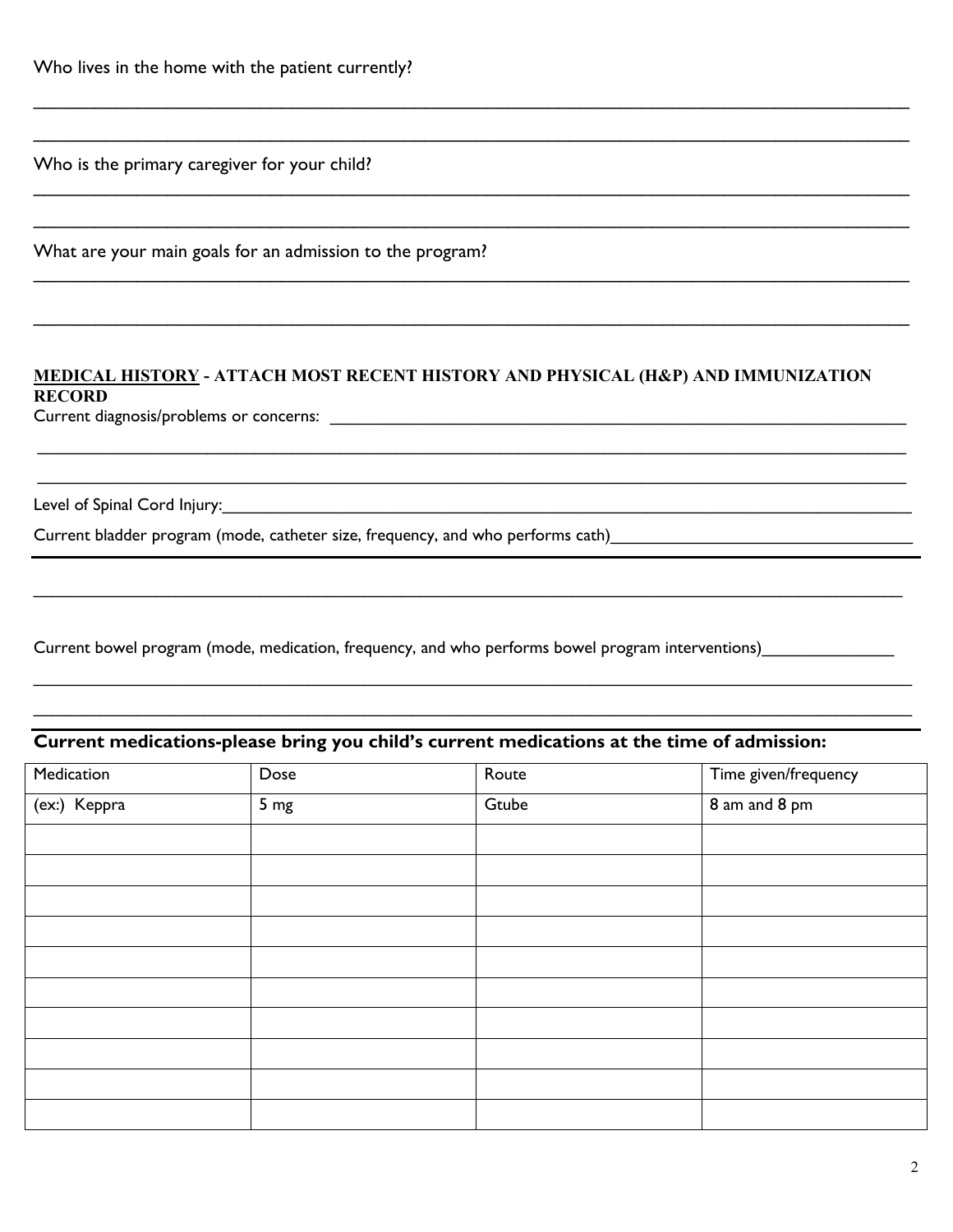#### 

## Respiratory medications-please bring your child's current respiratory medications at the time of admission:

| Medication      | Dose      | Route    | Time given/frequency: |
|-----------------|-----------|----------|-----------------------|
| (ex:) Albuterol | Two puffs | By mouth | As needed             |
|                 |           |          |                       |
|                 |           |          |                       |
|                 |           |          |                       |

### Airway clearance:

| Treatment           | Frequency   | Other      |
|---------------------|-------------|------------|
| (ex) Vest treatment | Twice a day | 15 minutes |
|                     |             |            |
|                     |             |            |
|                     |             |            |
|                     |             |            |

Major illnesses and hospitalizations: National Contract of the Contract of the Contract of the Contract of the

Allergies: the contract of the contract of the contract of the contract of the contract of the contract of the contract of the contract of the contract of the contract of the contract of the contract of the contract of the

Rescue seizure medications: \_\_\_\_\_

Does your child experience autonomic dysreflexia? If yes, what medications or interventions are used?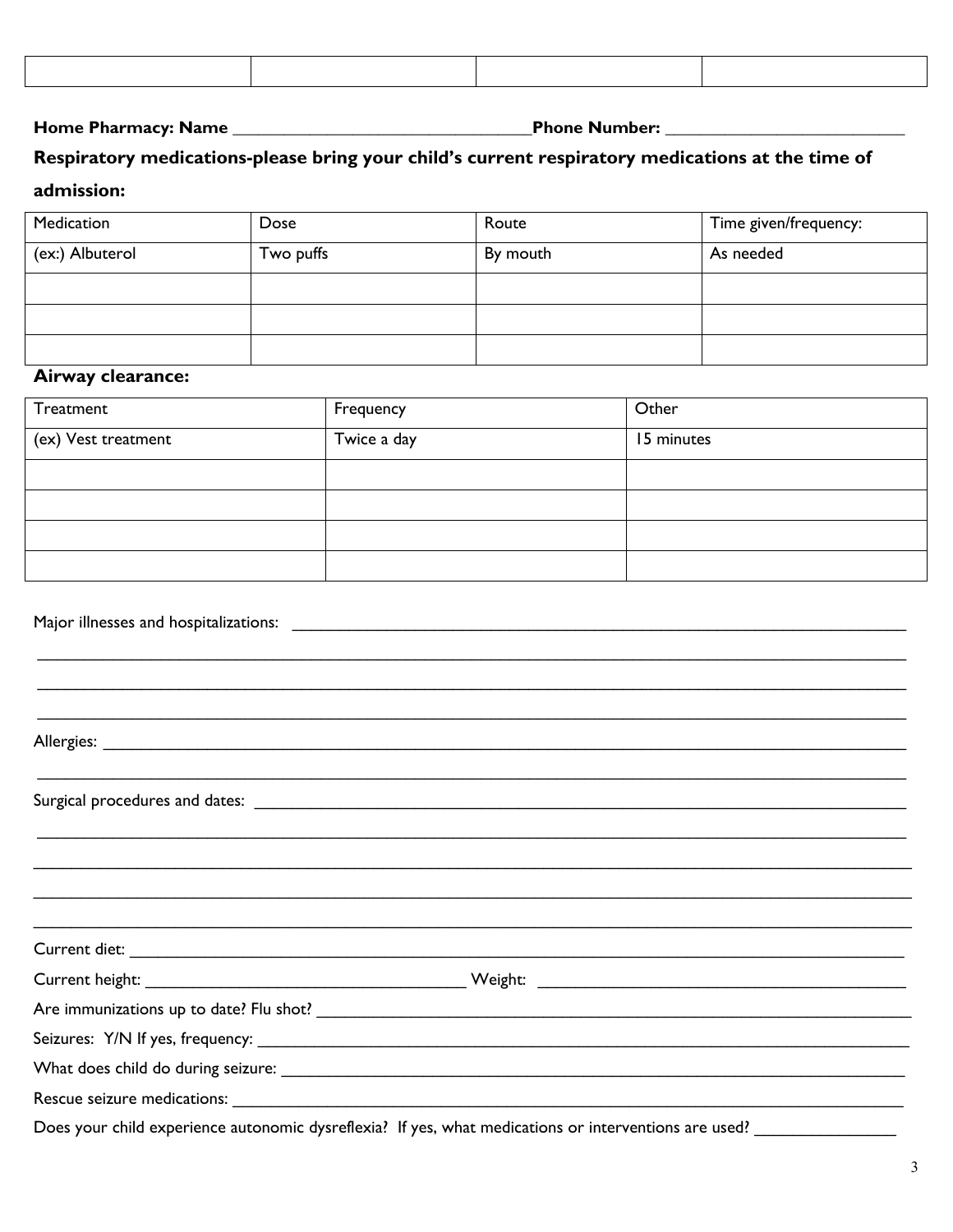|                                                                                   |  | Tracheostomy size/type: ______________________________Last change: ______________ Frequency changed: __________________________________    |
|-----------------------------------------------------------------------------------|--|--------------------------------------------------------------------------------------------------------------------------------------------|
|                                                                                   |  |                                                                                                                                            |
|                                                                                   |  |                                                                                                                                            |
| <b>EDUCATION HISTORY - ATTACH COPY OF CURRENT IEP (Individual Education Plan)</b> |  |                                                                                                                                            |
| Is your child currently attending school? $\Box$ Yes $\Box$ No                    |  |                                                                                                                                            |
|                                                                                   |  |                                                                                                                                            |
|                                                                                   |  | Has your child been evaluated for or placed in any special classes (i.e., lab tutoring, remedial instructions, etc.)? $\Box$ Yes $\Box$ No |
|                                                                                   |  |                                                                                                                                            |
|                                                                                   |  | Does your child have a plan for transitioning through High School? [19] [2012] [2013] [2013] [2013] [2013] [20                             |
| Has your child had a Visual Screening? $\Box$ Yes $\Box$ No                       |  |                                                                                                                                            |
|                                                                                   |  |                                                                                                                                            |
| Has your child had a Hearing Screening? $\Box$ Yes $\Box$ No                      |  |                                                                                                                                            |
|                                                                                   |  |                                                                                                                                            |
|                                                                                   |  |                                                                                                                                            |

 $\_$ 

### **REHABILITATION HISTORY- ATTACH A COPY OF CURRENT OUTPATIENT THERAPIES GOALS, EVALUATIONS AND PLAN OF CARE**

Has your child previously **<u>received therapy</u>?**  $\Box$  **Yes**  $\Box$  **No** If yes, please provide the following information, beginning with the most recent:

| <b>Dates Attended</b> | <b>Location of</b><br><b>Treatment</b> | <b>Therapy Type</b><br>PT, OT, ST, MT<br>Physical Therapy (PT)<br>Occupational Therapy (OT)<br>Speech Therapy (ST)<br>Music Therapy (MT) | Therapist and<br>Telephone # | <b>Frequency of</b><br><b>Treatment</b> |
|-----------------------|----------------------------------------|------------------------------------------------------------------------------------------------------------------------------------------|------------------------------|-----------------------------------------|
| to                    |                                        |                                                                                                                                          |                              |                                         |
|                       |                                        |                                                                                                                                          |                              |                                         |
| to                    |                                        |                                                                                                                                          |                              |                                         |
| to                    |                                        |                                                                                                                                          |                              |                                         |
| to                    |                                        |                                                                                                                                          |                              |                                         |
| to                    |                                        |                                                                                                                                          |                              |                                         |

|                      | Is your child currently using any adaptive equipment? |
|----------------------|-------------------------------------------------------|
| $\Box$ Yes $\Box$ No | If yes, check all that apply                          |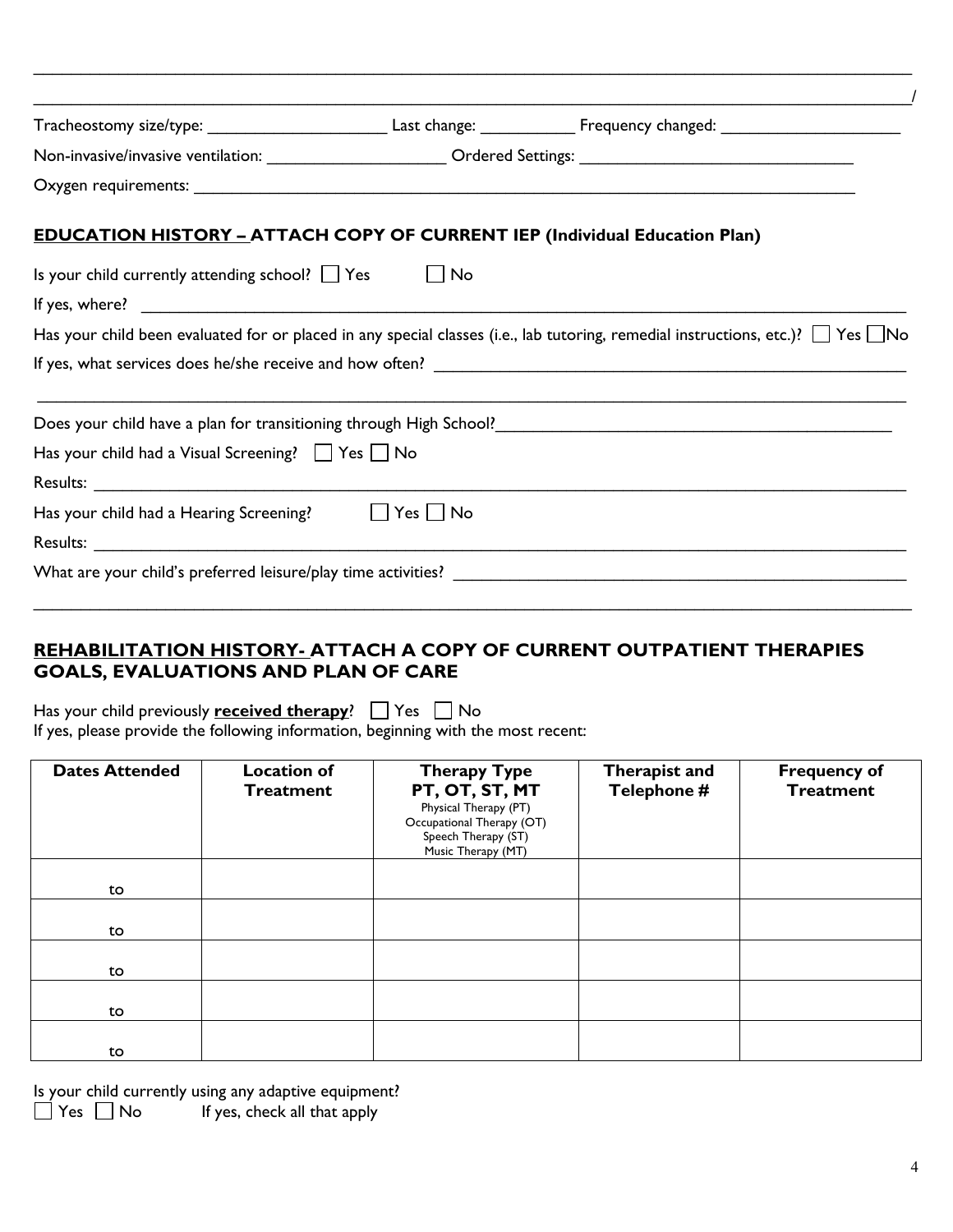| Wheelchair<br>Walker<br><b>Stander</b><br>Positioning equipment<br>Splints/braces<br><b>Glasses</b><br>Switches<br>Hearing aide<br>Speaking valve<br>Communication device<br>Bathing equipment<br>Feeding equipment<br>Other: (specialty bed, etc.)                  |  |  |  |  |  |  |
|----------------------------------------------------------------------------------------------------------------------------------------------------------------------------------------------------------------------------------------------------------------------|--|--|--|--|--|--|
|                                                                                                                                                                                                                                                                      |  |  |  |  |  |  |
|                                                                                                                                                                                                                                                                      |  |  |  |  |  |  |
|                                                                                                                                                                                                                                                                      |  |  |  |  |  |  |
|                                                                                                                                                                                                                                                                      |  |  |  |  |  |  |
| Please mark all of the following that your child is able to perform at this time:                                                                                                                                                                                    |  |  |  |  |  |  |
| head control<br>self feeds<br>standing<br>rolling<br>cruising<br>sitting with support<br>walking with assistance<br>sitting without support<br>walking without assistance<br>eating by mouth<br>$\Box$ crawling<br>Please describe your child's typical day/schedule |  |  |  |  |  |  |
|                                                                                                                                                                                                                                                                      |  |  |  |  |  |  |
|                                                                                                                                                                                                                                                                      |  |  |  |  |  |  |
|                                                                                                                                                                                                                                                                      |  |  |  |  |  |  |
| Does your child have any special transportation needs? (medical transport, medical car seat, etc.) _______                                                                                                                                                           |  |  |  |  |  |  |
|                                                                                                                                                                                                                                                                      |  |  |  |  |  |  |
| Which of the following services do you feel would most benefit your child during admission? Any specific goals/concerns for<br>each therapy?                                                                                                                         |  |  |  |  |  |  |
|                                                                                                                                                                                                                                                                      |  |  |  |  |  |  |
|                                                                                                                                                                                                                                                                      |  |  |  |  |  |  |
|                                                                                                                                                                                                                                                                      |  |  |  |  |  |  |